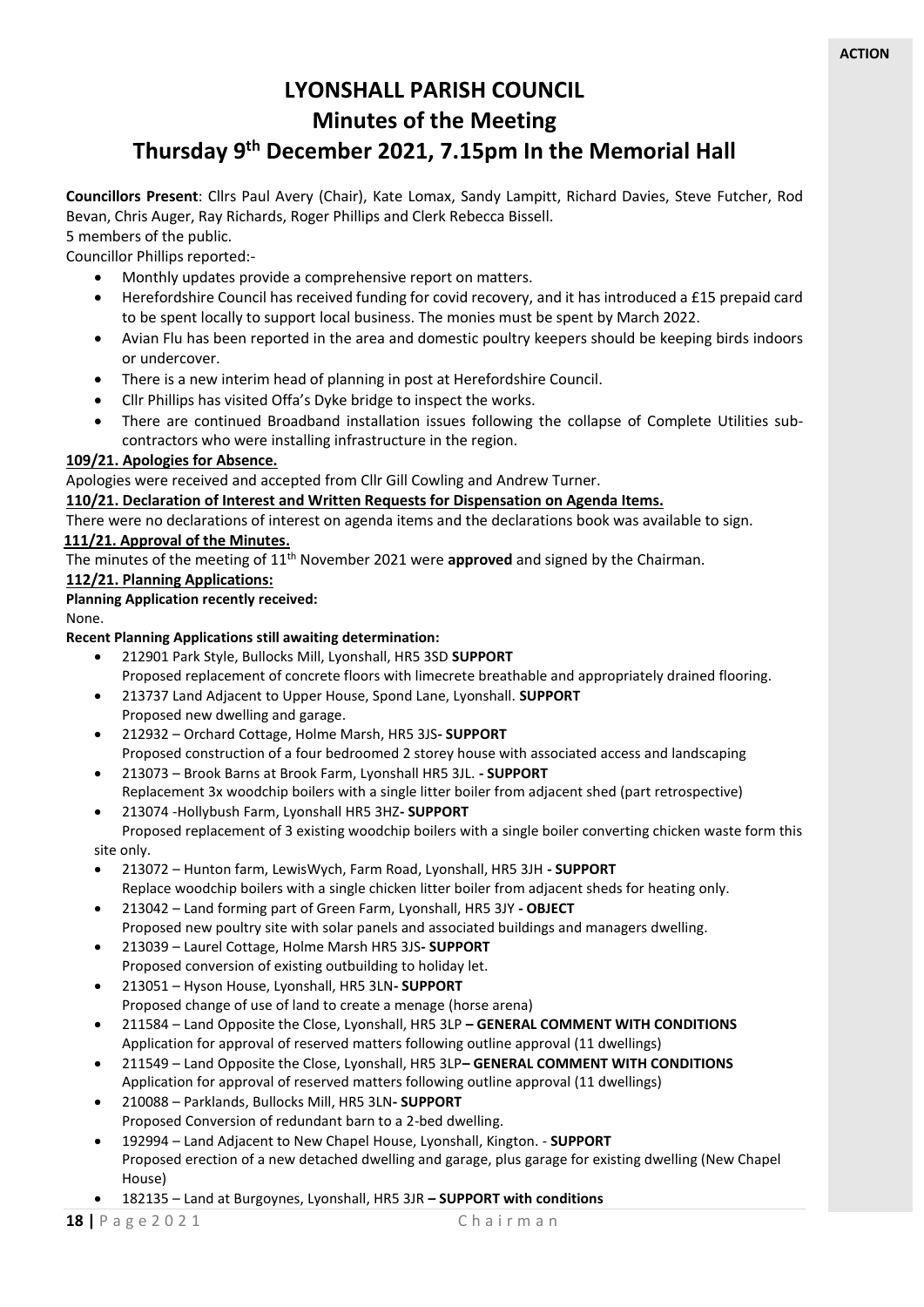Proposed siting of up to 4 mobile homes to accommodate seasonal workers.

• 181494 – Land Adjacent to Spring Cottage, Headbrook, Kington HR5 3DY **- SUPPORT** Proposed land for residential development and associated work together with public open and local green space.

## **Planning Decisions:**

• 212793 – 3 The Close, Lyonshall, HR5 3LP**- SUPPORT -APPROVED WITH CONDITIONS** Proposed garage at rear of property.

## **113/21. Clerk's Report.**

- Written to Balfour Beatty to formally request a stop sign at the George Junction on the A480 and request quotes for traffic calming measures as stated on the traffic plan for information purposes.
- Newsletter printed and delivered.
- Christmas trees for December organised
- Attended several meetings on the White Lion Meadow with Cllr Lomax regarding grant funding opportunities.
- Written to Landowner at White Lion to confirm transfer.
- Sent Parish Precept request to Herefordshire Council
- Completed and returned transfer documents regarding Mission Room land at Holme Marsh.
- Completed the Local Plan survey and submitted.
- Prepared works order to repair Burnt Orchard Noticeboard.
- Submitted S106 highway wish list to Herefordshire Council for information.
- Contacted landowner at Tan House regarding works in the Curl Brook.

*All other items from previous agendas are being dealt with.* 

**114/21. Financial Report and Approve Payments.**

## **Financial Report as at 30th November 2021.**

Bank statements reconciled to VT cashbook end of November 2021.

## *Balances at 30th November*

| Community account                                                                             | £23219.50                            |
|-----------------------------------------------------------------------------------------------|--------------------------------------|
| Savings account                                                                               | £14222.89 (including £0.12 interest) |
| Playground account                                                                            | £ 588.70                             |
| <b>Business Saver account</b>                                                                 | £414.58                              |
| The contract of the contract of the contract of the contract of the contract of $\mathcal{A}$ |                                      |

#### *Income received since last meeting None*

## **Payments for Approval**

Clerk's Salary, pension & HMRC for December 2021 as previously agreed.

| Clerk's Expenses          | <b>Expenses October 21</b> | £33.86   |        |
|---------------------------|----------------------------|----------|--------|
| <b>Shaun Price</b>        | Mowing 2021                | £2005.00 |        |
| <b>Shaun Price</b>        | Footpath works             | £68.00   |        |
| Kington Building Supplies | Footpath materials         | £22.69   | $+VAT$ |
| Paul Avery                | Pop up Pub food expenses   | £184.34  |        |

## **115/21. Highway Matters.**

An illuminated stop sign has been requested for the Royal George junction of the C1031 and A480 from Balfour Beatty. At present Parish Council are awaiting Balfour Beatty decision.

Cllr Bevan provided details on location points with proposal and positioning of highway improvements including gates, dragons' teeth, roundels and the continuation of speed limits extending the village limit, for Balfour Beatty to provide quotes. It is hoped that once these details are obtained the Parish Council will look to make further funding requests to install these enhanced traffic calming measures. *The clerk will request relaying of the red tarmac at 30mph speed delimiter, line painting & vegetation clearance at speed signs.*

## **116/21. Curl Brook Obstruction.**

Parishioners have raised concerns regarding flooding after a gabion has been installed in the Curl Brook between Brook House and Tan House. The clerk reported information received: "*Insurance and surveyors have acted following the flooding in 2019, in an effort to protect the severely flooded property, Tan House. They have removed soil and widened the brook and installed gabions filled with stone to alleviate problems with water flow*". Initial checks are positive, and water seems to flow away better. The owner of Tan House has requested interested parishioners contact him should they seek further information. Councillors raised the question regarding authority and permission to do this work in a waterway – *Clerk to follow up.*

Cllr Bevan confirmed brambles had been cleared from the brook further downstream to help the water flow.

Clerk

Clerk